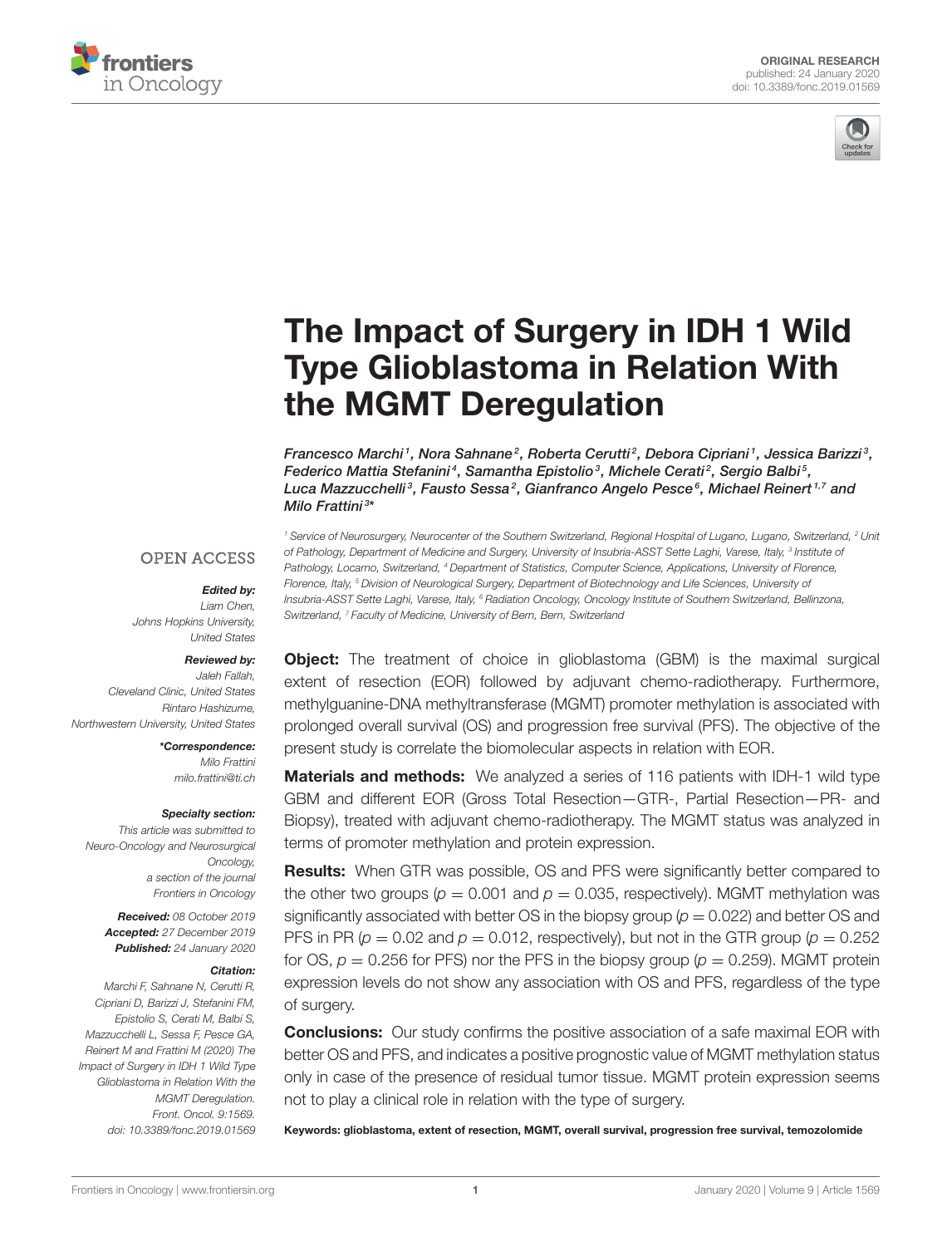## INTRODUCTION

Glioblastoma (GBM) is the most common primary malignant brain tumor in adults [\(1\)](#page-7-0). Currently, safe optimal surgical resection followed by adjuvant radiotherapy and chemotherapy is considered as the standard treatment approach for patients with GBM [\(2](#page-7-1)[–4\)](#page-7-2). However, despite advances in the last three decades and aggressive multimodal treatment, outcome remains poor for patients with GBM, with a median overall survival of 14–17 months from time at diagnosis [\(2,](#page-7-1) [3\)](#page-7-3). Many studies have reported a positive correlation between the extent of resection (EOR) and the overall survival (OS) in patients with GBM, in particular for patients undergoing Gross Total Resection (GTR) with respect to whom receiving only a Subtotal Tumor Resection (STR) [\(5\)](#page-7-4).

When GTR is not possible (due to several causes such as disease location and extension, general conditions of the patient), no clearly recognized criteria are proposed in the literature in order to stratify the STR group and, as a consequence, the threshold of EOR required for better prognosis remains controversial. Moreover, a recent observational retrospective study [\(6\)](#page-7-5) has enrolled 38 patients who underwent PR and 78 biopsies and has pointed out that PR failed to improve OS and PFS compared with biopsy in patients with GBM ( $p = 0.84$  and 0.48, respectively). Even the propensity score matching (PSM) between the PR and biopsy groups, according with this study, did not show any significant difference in OS and PFS between the groups ( $p = 0.51$  and 0.75, respectively). The hazard ratios for OS and PFS of PR compared with biopsy were 0.98 and 0.73, respectively; however, the difference was not statistically significant ( $p = 0.96$  and 0.39, respectively). Moreover, the surgical complication rate was higher in the PR group (14/32, 43.7%) than in the biopsy group (9/78, 11.5%) ( $p < 0.01$ ). The cited study confirms that no significant association and benefit has been clearly yet demonstrated between the different degrees of PR and the biomolecular markers in regards of OS and PFS.

Methylguanine-DNA methyltransferase (MGMT) plays the pivotal role in the management of GBM patients: hypermethylation of MGMT promoter (causing absence of MGMT protein expression) leads to a higher response to temozolomide (TMZ), thus improving the patients' outcome [\(2,](#page-7-1) [7,](#page-7-6) [8\)](#page-7-7). Furthermore, it has been discovered that additional mechanisms may decrease the MGMT expression. Approximately 20% of all patients with unmethylated GBM experiences an unexpected favorable outcome after chemoradiation, because mRNA expression was found to be unexpectedly low [\(9–](#page-7-8)[11\)](#page-7-9).

Only a few studies have investigated the influence of surgery on the clinical outcome in regards of the molecular markers [\(4,](#page-7-2) [12\)](#page-7-10). Gessler et al. in their recent publication confirm that GTR is able to prolong PFS and OS when compared to incomplete resection, and the presence of methylation is a prognostic factor increasing significantly PFS and OS [\(4\)](#page-7-2).

The aim of this study is to assess the relation between EOR and MGMT status (in terms of MGMT deregulation methylation and protein expression) by analyzing the clinical outcome (PFS and OS) of radio-chemotherapy treated IDH-1 wild type GBM patients, in correlation with the type of surgery.

## MATERIALS AND METHODS

This bi-center retrospective cohort study included patients with newly diagnosed histologically reviewed GBM with IDH-1 wild type status from 2004 until 2013.

This work has been conducted in compliance with the protocol, the current version of the Declaration of Helsinki, the ICH-GCP or ISO EN 14155 (as far as applicable) as well as all national legal and regulatory requirements. Data and samples have been collected and analyzed for the study purpose only after the required authorizations from the competent Ethics Committees were obtained (Rif. CE 3086-2016-01108).

Inclusion criteria consist of age >18 years, histological diagnosis of IDH-1 wild type GBM (WHO IV), therapy with TMZ according with the Stupp scheme (60 Gray radiotherapy and concomitant chemotherapy with TMZ, followed by six cycles of maintenance TMZ), death caused by GBM, tissue availability for biomolecular analyses.

The OS (defined as the time from surgery to the date of death) and PFS (defined as the time from the first radio-chemotherapy treatment to the date of clinical or radiological progression according with the RANO criteria) were analyzed. Regarding the type of surgery, three groups were defined according with the post-op MRI performed in the first 72 h: GTR (with no contrast-enhancing residual tissue visible on T1 injected MRI sequences), incomplete Partial Resection (PR) (with evidence of contrast-enhancing residual tumor) and Biopsy.

# Molecular Analyses

## MGMT Promoter Methylation

Tissues for genomic DNA isolation were dissected manually from three 8-µm sections and DNA was obtained using automatic extraction (Maxwell, Promega, Madison, WI, USA). About 50–100 ng of DNA were subjected to bisulphite treatment using EZ DNA Methylation-Gold TM kit (Zymo Research, Irvine, CA, USA). Methylation status of six consecutive cytosines of MGMT promoter (chr10:131,265,507−131,265,556) was assessed by PCR-pyrosequencing of bisulphite-treated DNA by using MGMT Plus kit according to the recommended protocol (Diatech Pharmacogenetics, Jesi, Italy). A cut-off of 10% was set to score presence of promoter methylation. This value was determined calculating the limit of negative controls (DNA samples from 15 FFPE healthy brain tissues) for each cytosine (mean of methylation ratio adding  $2 \times$  the Standard Deviation) assuming a Gaussian distribution of the raw signal from negative samples. The limit corresponded to 95% of the observed negative values.

**Abbreviations:** EOR, Extent of Resection; GBM, Glioblastoma; GTR, Gross Total Resection; IDH, Isocitrate Dehydrogenase; IHC, immunohistochemistry; MGMT, methylguanine-DNA methyltransferase; PFS, Progression Free Survival; PR, Partial Resection; OS, Overall Survival; STR, Subtotal Resection; TMZ, temozolomide.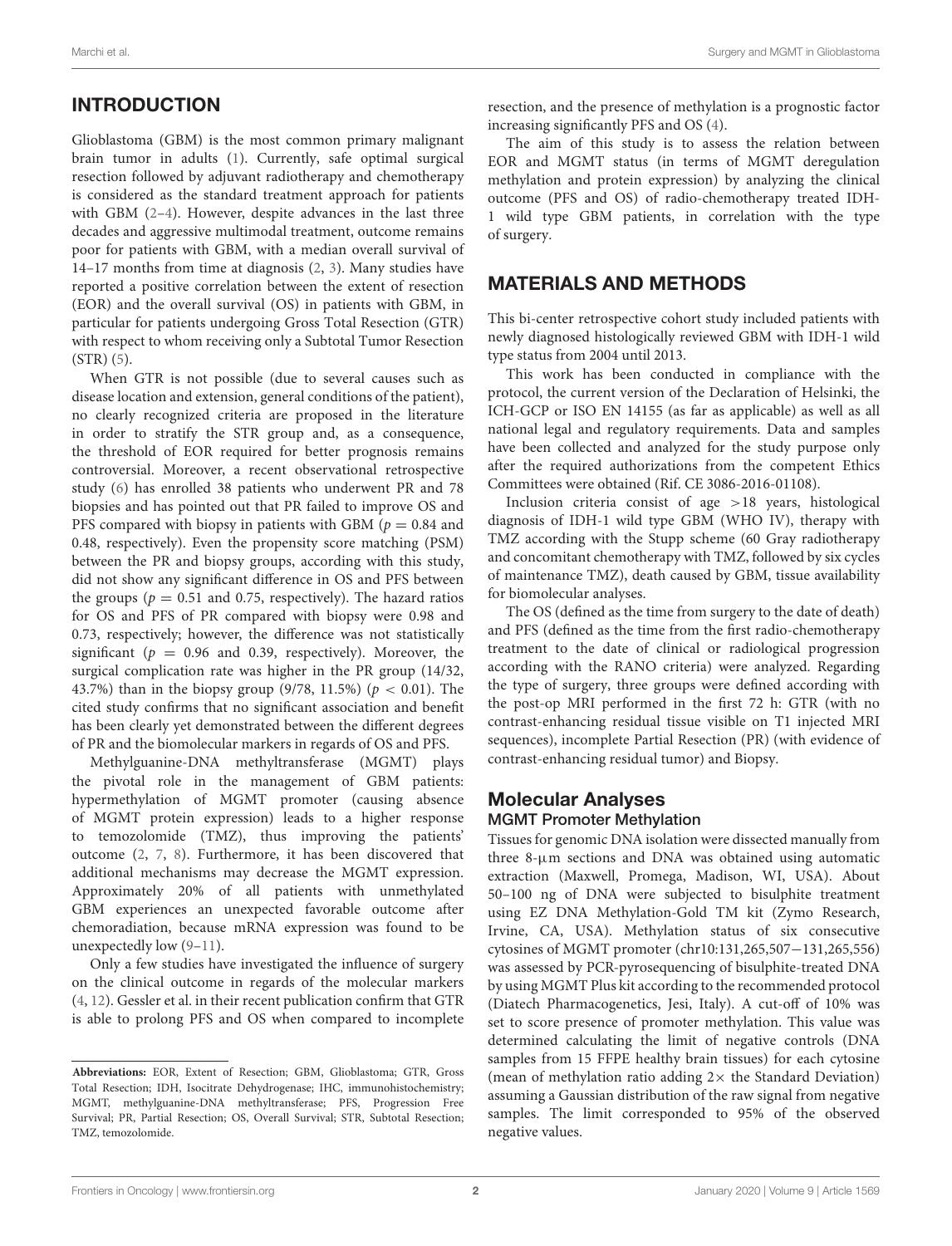## MGMT Immunohistochemistry

Immunohistochemical reactions for MGMT protein were performed on whole tissue sections obtained from formalinfixed, paraffin-embedded (FFPE) tumor blocks. Three  $-\mu$ m-thick sections were deparaffinized, rehydrated and pretreated with citrate buffer pH6 in microwave oven for 20 min. Monoclonal primary antibody anti-MGMT, clone MT3.1 (Chemicon International, Temecula, CA, USA) was used at a dilution of 1/400 and applied overnight at 4◦C, followed by a polymeric detection system (Ultravision DAB Detection System, LabVision, Fremont, CA, USA) according to the manufacturer's protocol. According to the literature, immunohistochemical positivity was scored when more than 5% of neoplastic cells showed an intense nuclear staining [\(13,](#page-7-11) [14\)](#page-7-12).

## Statistical Analyses

Mean and median values were calculated at first to summarize results of each variable. The relative chi-square values were calculated on pairs of variables to describe the statistical association existing among variables: null hypothesis stating the lack of marginal association between pairs of variables (after discretization) was assessed through the chi-square test.

OS and PFS curves for censored data were obtained using the Kaplan-Meier estimator; comparisons of curves given different molecular characterizations were performed by logrank tests. PFS curves were also estimated and tested within strata defined by the variable of surgery.

All the analyses, graphs and reports were performed using the R software [R] and the following R packages: survival, bootstrap, rmarkdown, knitr [\(15](#page-7-13)[–18\)](#page-7-14).

# RESULTS

The study includes 116 patients, 57 females (49.1%) and 59 males (50.9%). Among them, 81 underwent GTR of the tumor (69.8%), 18 PR (15.5%) while in 17 cases only biopsy was performed (14.7%). In 92 patients (corresponding to 79.3% of the whole cohort), we observed progression of the disease (PD), while the remaining 24 cases (20.7%) include both the six patients who are still alive  $(N = 6)$  and the 18 patients who deceased for other causes with no evidence of tumor progression.

Concerning the biomolecular aspects, 71 samples showed absence of MGMT promoter methylation tumors (61.2%), 41 methylation (35.3%) while in four samples the methylation status was not evaluable (3.4%). The immunohistochemical evaluation of the MGMT protein revealed a positive expression in 54 samples (46.5%) and a negative expression in 44 cases (37.9%), while in 18 cases (15.5%) the assay did not give evaluable results (**[Table 1](#page-2-0)**). As for clinical data, OS was 15.5 months and PFS was 7 months.

We then analyzed the correlation between the type of surgery and the OS (**[Figures 1A,B](#page-3-0)**). Patients who underwent a GTR had a significantly better OS (17 months) compared with those in whom a PR (14 months) or a biopsy (9 months) had been performed (Log-rank  $p = 0.001$ ; GTR: HR = 0.3521, 95%CI: 0.1989, 0.6235; PR: HR = 0.3926, 95%CI: 0.1908, 0.8075) (**[Figure 1A](#page-3-0)**). Analogously, grouping the patients who sustained <span id="page-2-0"></span>TABLE 1 | Synoptic overview of the patient population.

| <b>Patients</b>                  | 116 |       |
|----------------------------------|-----|-------|
| IDH1 wild type GBM WHO IV        | 116 |       |
| Female                           | 57  | 49.1% |
| Male                             | 59  | 50.9% |
| <b>GTR</b>                       | 81  | 69.8% |
| <b>PR</b>                        | 18  | 15.5% |
| <b>Biopsy</b>                    | 17  | 14.7% |
| Surgery + Radio-chemotherapy     | 116 |       |
| Deceased                         | 110 | 94.8% |
| Alive                            | 6   | 5.1%  |
| Progression Disease (PD)         | 92  | 79.3% |
| Alive with no evidence of PD     | 6   | 5.1%  |
| Deceased with no evidence of PD  | 18  | 15.5% |
| MGMT methylated                  | 41  | 35.3% |
| MGMT non-methylated              | 71  | 61.2% |
| MGMT non definable               | 4   | 3.4%  |
| MGMT protein expression positive | 54  | 46.5% |
| MGMT protein expression negative | 44  | 37.9% |
| MGMT expression not evaluable    | 18  | 15.5% |

*GBM, Glioblastoma; GTR, Gross Total Resection; MGMT, methylguanine-DNA methyltransferase; PR, Partial Resection.*

PR and biopsy, we confirmed a significant longer OS for patients subjected to GTR (GTR  $= 17$  months, PR  $+$  Biopsy  $= 11.5$ months, Log-rank  $p = 0.0333$ ; GTR: HR = 1.571, 95%CI: 1.0316, 2.3923) (**[Figure 1B](#page-3-0)**). Similar results were obtained by comparing the type of surgery and PFS (**[Figures 1C,D](#page-3-0)**). Indeed, the GTR group presented a longer PFS compared with the PR group and the biopsy group (GTR  $= 8.25$  months, PR  $= 7.50$  months, Biopsy = 4.00 months, Log-rank  $p = 0.0352$ ; GTR: HR = 0.3681, 95%CI: 0.1738, 0.7799; PR: HR = 0.4444, 95%CI: 0.1877, 1.0522) (**[Figure 1C](#page-3-0)**). On the contrary, GTR did not give a significant greater PFS compared with the value of the other two groups considered together (GTR =  $8.25$  months, PR + Biopsy =  $7.00$ , Log-rank  $p = 0.1187$ ; PR + biopsy: HR = 1.4774, 95%CI: 0.9211, 2.3698) (**[Figure 1D](#page-3-0)**).

Afterwards, the OS and the PFS were analyzed in relation with the MGMT promoter methylation and the protein expression evaluated by immunohistochemistry (IHC) (**[Figures 2A–D](#page-4-0)**). The OS is significantly better in MGMT methylated GBMs than in MGMT unmethylathed ones (methylated: 19.5 months, unmethylathed: 14 months, Log-rank  $p = 0.0056$ ; U: HR = 1.7653, 95%CI: 1.174, 2.6544) (**[Figure 2A](#page-4-0)**). Same positive correlation, statistically significant, was found for PFS, with 9 months before progression in MGMT methylated patients and 7 months for MGMT unmethylated ones (Log-rank  $p = 0.0347$ ; U: HR = 1.6014, 95%CI: 1.037, 2.473) (**[Figure 2B](#page-4-0)**).

Regarding the levels of MGMT protein expression, patients who had low MGMT protein expression had a significantly improved OS compared with patients who had high MGMT protein expression (18 vs. 13 months; Log-rank  $p = 0.0148$ ; Pos: HR = 1.6929, 95%CI: 1.1165, 2.567) (**[Figure 2C](#page-4-0)**). On the contrary, no significant correlation was observed for MGMT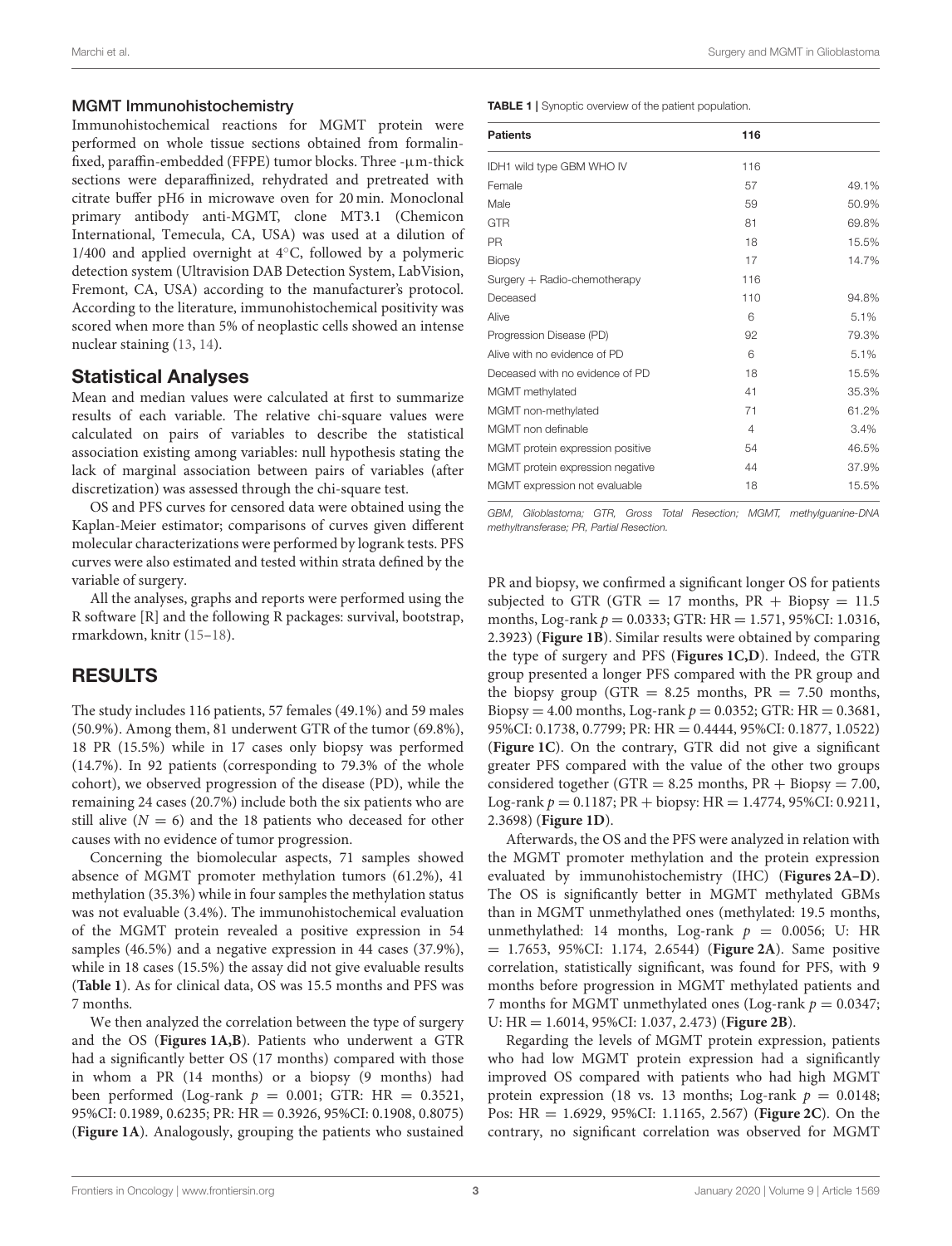

<span id="page-3-0"></span>protein expression in regards of PFS (8.75 months for GBMs showing low protein expression and 7 months for those with high protein expression, Log-rank  $p = 0.3166$ ; Pos: HR = 1.2486, 95%CI: 0.8013, 1.9458) (**[Figure 2D](#page-4-0)**).

Furthermore, we analyzed the outcome (in terms of both OS and PFS) subdividing the cohort on the basis of the three different types of surgery, in relation with the methylation status of the MGMT gene (**[Figures 3A–F](#page-5-0)**). No significant correlation was found in patients with GTR between OS and methylation status (methylated  $= 19$  months, unmethylated  $= 16$  months, Log-rank  $p = 0.252$ ; U: HR = 1.3125, 95%CI: 0.8277, 2.0813) (**[Figure 3A](#page-5-0)**). A positive correlation was shown, instead, in the PR group, in which MGMT methylated patients had a better OS compared with the unmethylated ones (methylated  $= 31.8$ ) months, unmethylated = 13.0 months, Log-rank  $p = 0.0205$ ; U: HR = 8.5176, 95%CI: 1.0472, 69.2787) (**[Figure 3B](#page-5-0)**). The same positive statistically significant correlation was observed in patients who underwent biopsy (methylated  $= 21$  months, unmethylated = 9 months, Log-rank  $p = 0.0226$ ; U: HR = undefined, 95%CI: 0, ∞) (**[Figure 3C](#page-5-0)**).

As regards the PFS, patients who underwent a GTR and were MGMT methylated did not show a better outcome if compared with patients carrying MGMT unmethylated GBM (methylated  $= 9$  months, unmethylated  $= 7$  months, Log-rank  $p = 0.256$ ; U: HR = 1.3215, 95%CI: 0.8134, 2.147) (**[Figure 3D](#page-5-0)**). On the contrary, a statistically significant better PFS was noted in MGMT methylated patient with respect to MGMT unmethylated ones in the PR group (methylated  $= 13$  months, unmethylated  $= 7$ months, Log-rank  $p = 0.0117$ ; U: HR = 9.0791, 95%CI: 1.141, 72.2475) (**[Figure 3E](#page-5-0)**). Finally, absence of correlation between PFS and the methylation status was observed in the group of patients who underwent a biopsy (methylated  $=$  5 months, unmethylated  $= 3$  months, Log-rank  $p = 0.2982$ ; U: HR  $= 2.5982$ , 95%CI: 0.2975, 22.6896) (**[Figure 3F](#page-5-0)**).

Moreover, we analyzed the same variables (clinical outcome and EOR) on the light of the results of MGMT protein expression (**[Figures 4A–F](#page-6-0)**). In terms of OS, patients who underwent a GTR with a low protein expression had a significant better outcome with respect to patients with high MGMT expression (low protein expression  $= 19.8$  months, high protein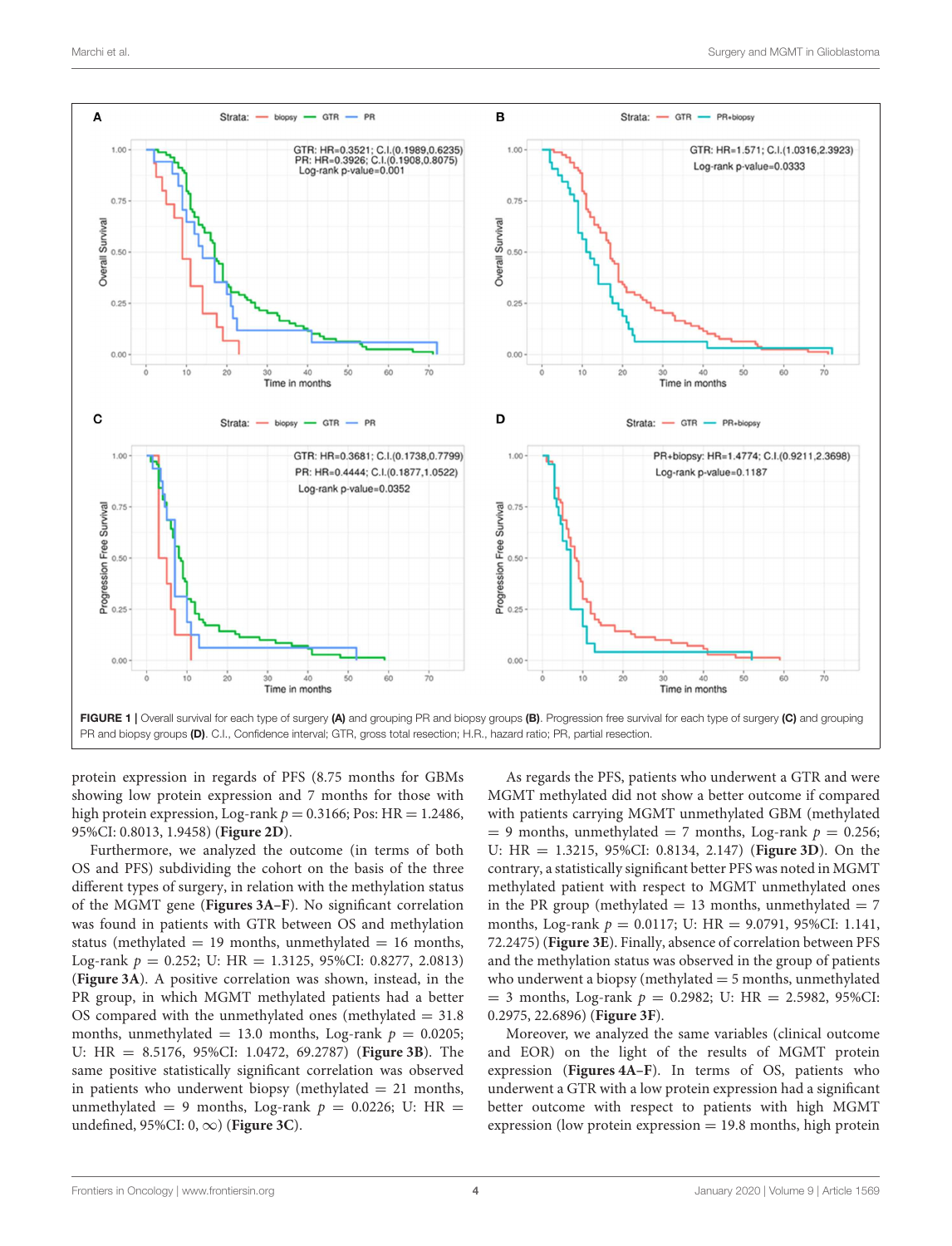

<span id="page-4-0"></span>expression = 16.5 months, Log-rank  $p = 0.0476$ ; Pos: HR = 1.6592, 95%CI: 1.0144, 2.714) (**[Figure 4A](#page-6-0)**). On the contrary, no significant correlations were found in the PR and in the biopsy groups regarding MGMT protein expression in terms of OS: 17 months for low protein expression patients vs. 12.5 months for those with high protein expression in the PR group (Log-rank  $p$ ) = 0.3702; Pos: HR = 1.6552, 95%CI: 0.5554, 4.9325) (**[Figure 4B](#page-6-0)**), and 11 months in low protein expression patients vs. 8 months in patients with high MGMT expression in the biopsy group (Log-rank  $p = 0.42$ ; Pos: HR = 1.596, 95%CI: 0.4772, 5.3374) (**[Figure 4C](#page-6-0)**).

As regards PFS, IHC showed no significant relation between low and high protein expression patients in any group. In the GTR patients, the difference in PFS between low expressed and high expressed cases was 9.5 vs. 8 months (Log-rank  $p = 0.6387$ ; Pos: HR = 1.1313, 95%CI: 0.6718, 1.905) (**[Figure 4D](#page-6-0)**). In the PR group, PFS was 10 months for low protein expression patients vs. 7 months for patients with high MGMT protein levels (Logrank  $p = 0.3034$ ; Pos: HR = 1.8299, 95%CI: 0.5637, 5.9407) (**[Figure 4E](#page-6-0)**). In the biopsy group, patients showing low protein expression level had a PFS of 5 months compared with 3 months of those with a high MGMT protein expression (Log-rank  $p =$ 0.259; Pos: HR = 2.3493, 95%CI: 0.3908, 14.1236) (**[Figure 4F](#page-6-0)**).

## **DISCUSSION**

Our paper presents a bicentric, retrospective study including a series of patients affected by IDH-1 wild type GBM treated with chemotherapy and radiotherapy after surgery.

Firstly, compared to the data in the literature, we tried to define three new unambiguous categories of surgical treatment: GTR, when no evidence of residual tumor on the T1 injected post-op sequences MRI; PR, if any enhancement is visible (independently of the residual volume); and biopsy, if only a small piece of tumor is taken for analysis. We think that this categorization is a novelty in literature considering the PR as the presence of residual tumor, regardless its volume. All the other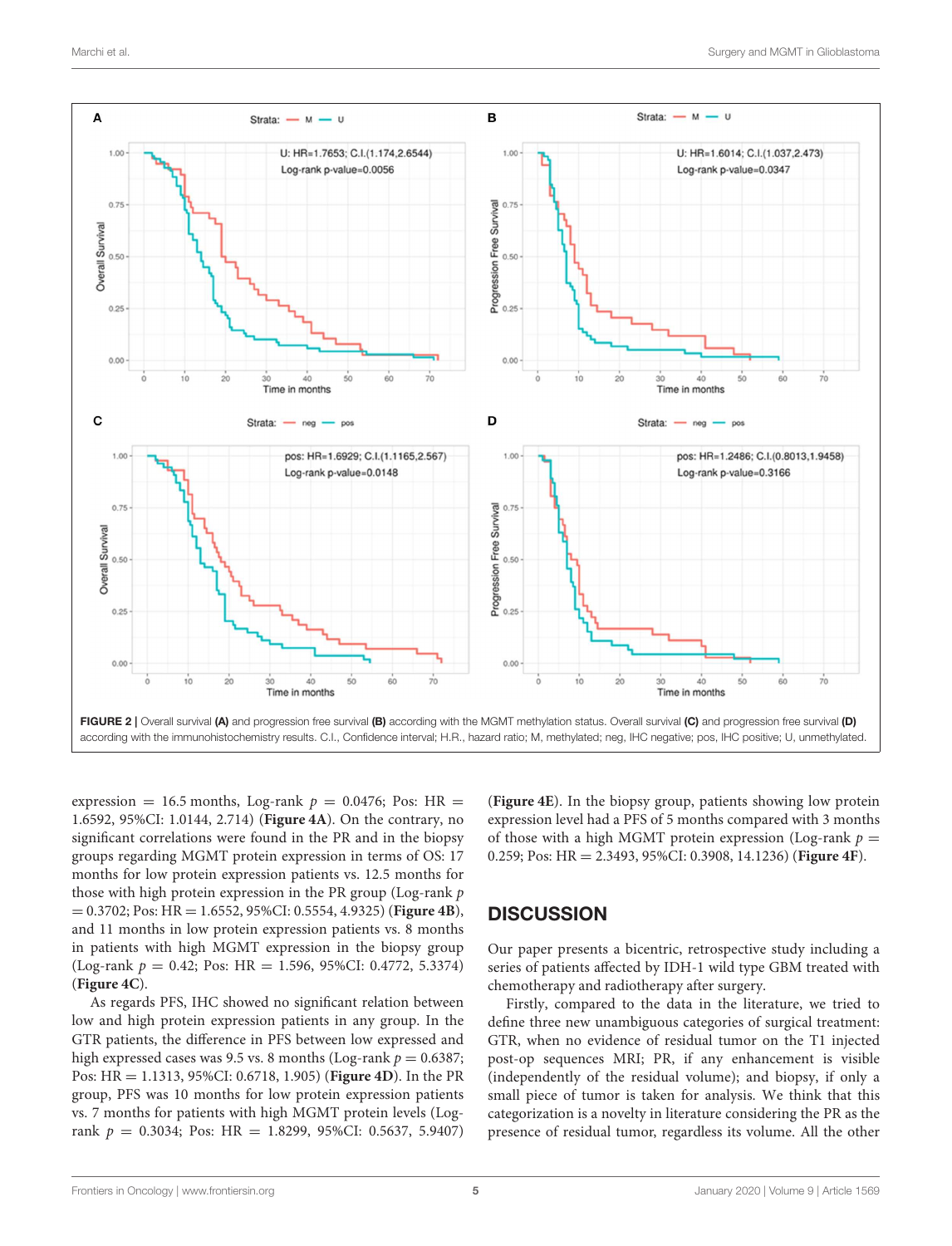

<span id="page-5-0"></span>studies, in fact, have defined the residual volume in a percentage that, in the majority of cases, may be subjective.

Our results confirm the well established statement for which, when feasible, GTR is the gold standard to achieve in the surgical treatment of GBMs with a longer term OS in this group of patients vs. both the PR group and the biopsy group (17 vs. 14 vs. 9 months for the different groups, respectively). Similar data are obtained comparing the GTR group with the PR + biopsy combined one (17 vs. 11.5, respectively). However, as stated above, the GTR in our work is the complete absence of residual tumor on the postop MRI and not, as in literature, the variable majority of tumor resected ( $>95$  or  $>97\%$ ) considering the difficulty in the objective calculation of the percentage of the remnant tumor.

Regarding the PFS, we observed the same significant positive relation in favor of the GTR group compared with the PR and biopsy groups taken singularly (8.25 vs. 7.5 vs. 4, respectively) but not when the latter two (PR  $+$  biopsy) are assembled together. Also these data confirm the already published ones but, differently, in our work, the PR is considered any enhancement of any size visible on the postoperative MRI.

In respect of the MGMT methylated status and the better outcome, our results are in line with the main series published in literature [\(7,](#page-7-6) [19\)](#page-8-0) with a median OS of 19.5 months for patients with a MGMT methylated GBM vs. 14 months for patients with an MGMT unmethylated GBM and 2 months more of PFS between the two groups. However, while the better prognosis in terms of OS was confirmed by protein expression levels assessed by IHC, no significant correlation between the two groups (low and high MGMT protein expression) was shown for the PFS with this analysis. Therefore, our study confirms the lower diagnostic value of IHC as compared to the evaluation of the MGMT methylation status.

The most interesting results have been obtained matching the MGMT status and the EOR. While we observed that the MGMT status is positively and significantly correlated to the clinical outcome in the PR group (OS of 31.8 months for patients with MGMT methylated GBM with respect to only 13 months for MGMT unmethylated GBM, PFS of 13 vs. 7 months, respectively), in the group of patients who underwent a GTR we did not observe any significant association between OS or PFS and the methylation status of MGMT gene. Likewise, the simple biopsy did not change significantly the outcome in terms of PFS in methylated vs. unmethylated patients with only 2 months achieved before disease progression. However, in terms of OS, patients characterized by an MGMT methylated GBM have an advantage of 12 months with respect to patients with an MGMT unmethylated tumor. Our results confirm those recently published but using clearly, objective and widely applicable categories of EOR [\(4,](#page-7-2) [12\)](#page-7-10). Therefore, we can postulate that the identification of MGMT promoter methylation may identify a group of GBM patients who are correlated with a better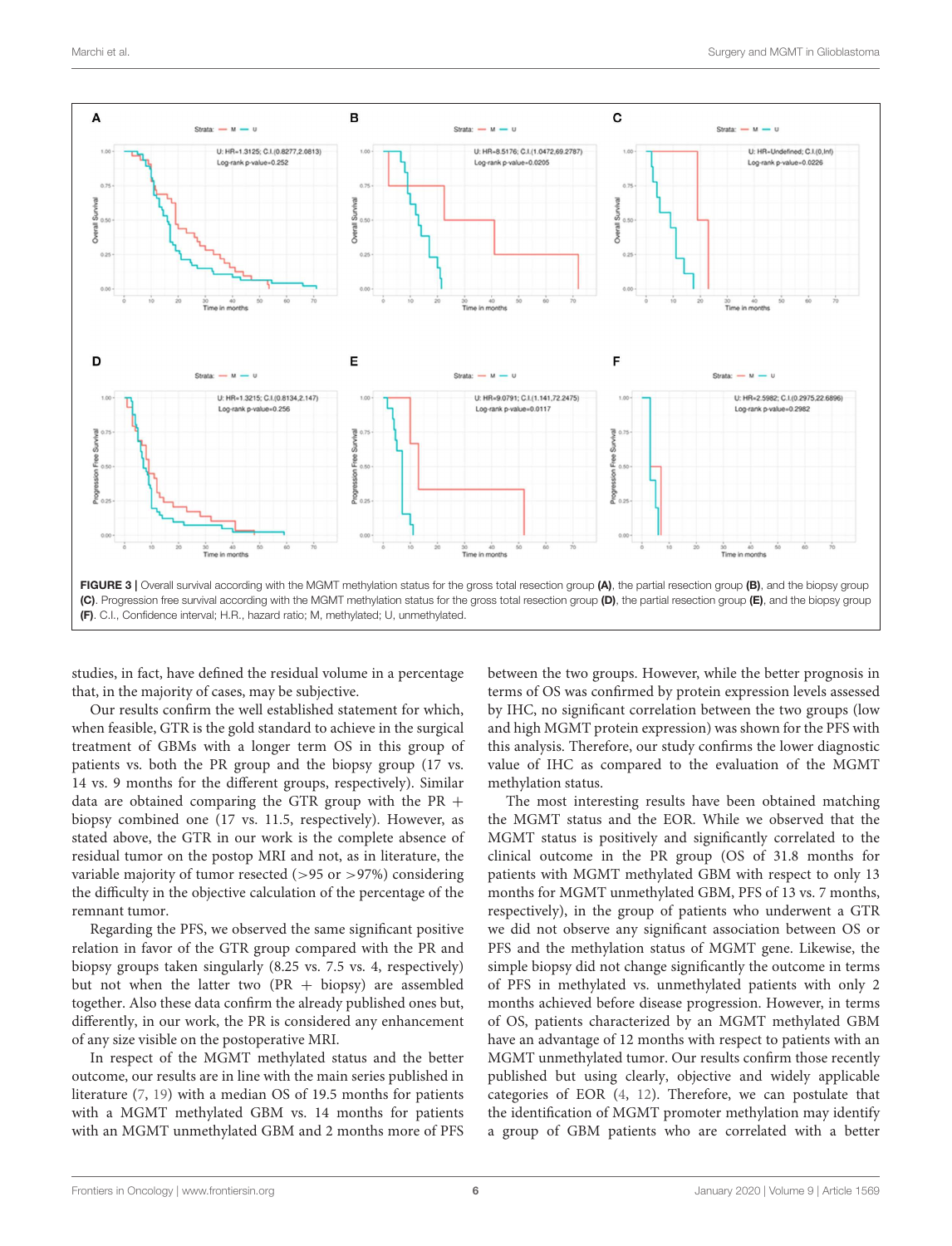

<span id="page-6-0"></span>response to the combined chemo-radiotherapy treatment only if the neoplastic tissue is still present. On the contrary, patients who are bona fide radically resected, will experience the same follow-up with respect to the combined chemo-radiation therapy.

IHC represents the classic worldwide used method for the detection of protein expression. However, especially for MGMT protein (as for other proteins located in cell nucleus), it can be sometimes hard to be evaluated, leading to the conclusion that MGMT promoter methylation should be the preferred method for assessing MGMT deregulation instead of IHC. In fact, literature reports that sometimes there is no correlation between MGMT expression and its promoter methylation [\(20\)](#page-8-1). Also in our series IHC does not confirm the expected significant correlation between low protein expression and better clinical outcome in PR and biopsy groups. Indeed, the only favorable significant correlation (borderline,  $p = 0.047$ ) for the low protein expression was noted in the OS for the patients who underwent GTR: they presented almost 20 months of survival vs. 16.5 months of those with samples expressing high levels of MGMT protein. Neither the GTR nor the PR or the biopsy group showed a significant relation between IHC and PFS.

Beside IHC limits, also the definition of MGMT promoter methylation is sometimes challenging, however literature reports some cut-off values that can be used to define a sample as positive for MGMT methylation [\(21\)](#page-8-2). In our work we applied a cutoff of 10% that was decided on the bases of an internal control evaluation of a cohort of negative (healthy tissues) samples.

Our study present some limitations, such as the number of patients included in the analysis is small if compared to other series, even if not inferior to the majority of studies published. For this reason, the results of the present work are in line with those in the literature and seem to be not innovative. However, several aspects are not exhaustively treated in literature and some features can be helpful in everyday practice as, for example, the simple classification between GTR and PR or the importance of radio-chemotherapy in case of residual enhancement on the postoperative images.

To conclude, the present study confirms the better outcome in patients with GBM who sustained a GTR: maximal EOR in surgery seems to be confirmed as the most important prognostic value for OS and PFS in the treatment of GBM patients, thus indicating that, whenever possible, this is the goal that must be pursued by clinicians. Under these conditions, the most relevant biomarker, MGMT, does not seem to play any prognostic role. Theoretically and provocatively, the present study states that chemo-radiotherapy, in presence of complete resection, could not influence significantly OS and PFS, playing a substantial role only in case of residual tumor. When surgery is not possible, the MGMT methylated status is proven to be a favorable marker for OS and PFS in patients with remnant tumor after an incomplete tumor resection (in both PR and biopsied patients). On the contrary, IHC expression does not correlate with different OS or PFS in relation with the type of surgery, thus confirming the discrepancy between protein expression and MGMT methylation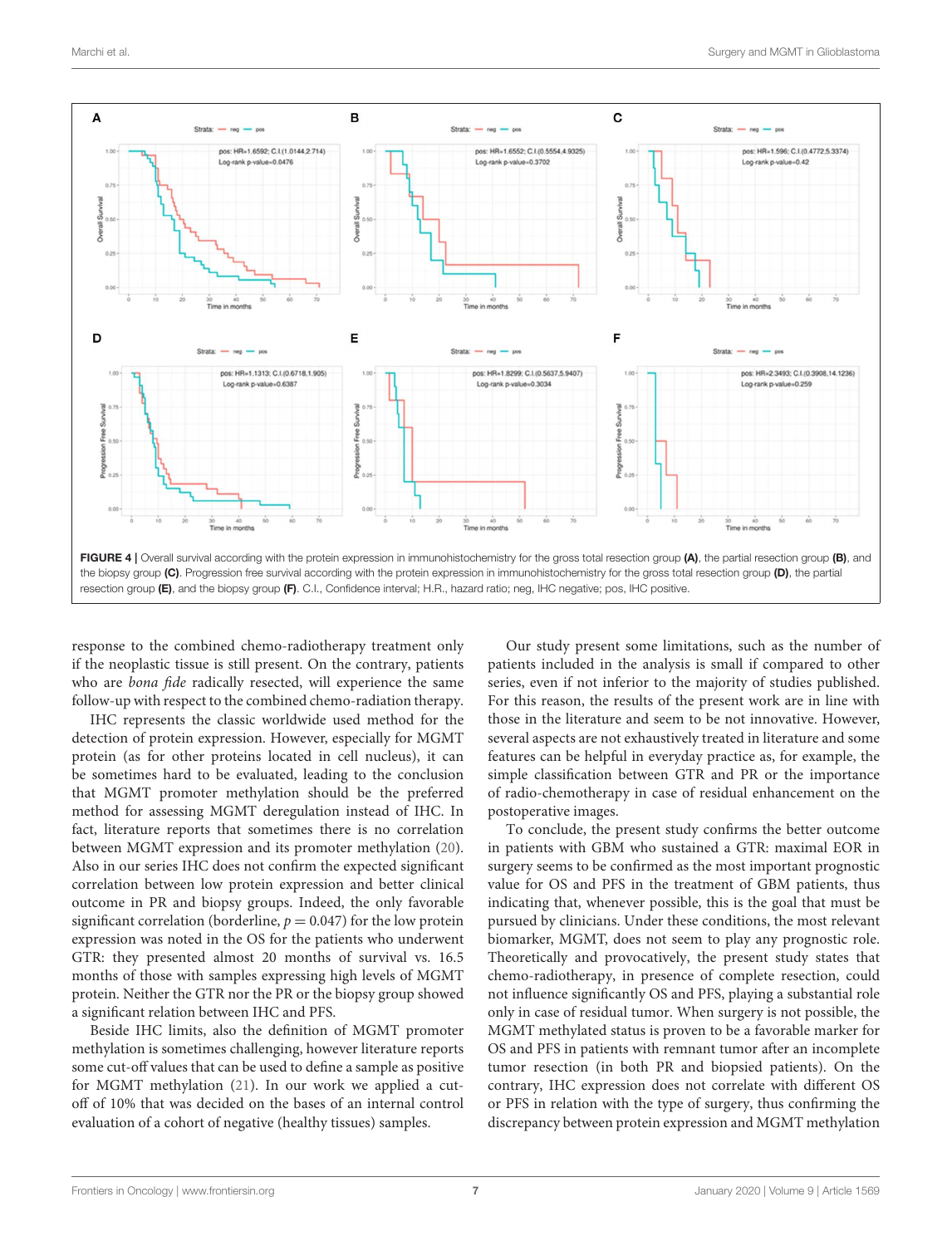status evaluation and suggesting a superior predictive role of the latter.

We think that the current study, to the best of our knowledge, is one of the few studies which correlates biological aspects and different type of surgery in GBM patients treated with a combined chemo-radiotherapy. However, considering the continuous changes in the field of brain tumors, further studies are needed in order to confirm our data and to identify other possible correlations between the newest biological markers, the clinical outcome and the surgical treatment in patients with GBM.

## DATA AVAILABILITY STATEMENT

The raw data supporting the conclusions of this article will be made available by the authors, without undue reservation, to any qualified researcher.

## ETHICS STATEMENT

This work has been conducted in compliance with the protocol, the current version of the Declaration of Helsinki, the ICH-GCP

## **REFERENCES**

- <span id="page-7-0"></span>1. Louis DN, Perry A, Reifenberger G, Von Deimling A, Figarella-Branger D, Cavenee WK, et al. The 2016 World Health Organization classification of tumors of the central nervous system: a summary. Acta Neuropathol[. \(2016\) 131:803–20. doi: 10.1007/s00401-016-1](https://doi.org/10.1007/s00401-016-1545-1) 545-1
- <span id="page-7-1"></span>2. Stupp R, Mason WP, van den Bent MJ, Weller M, Fisher B, Taphoorn MJB, et al. Radiotherapy plus concomitant and adjuvant temozolomide for glioblastoma. N Engl J Med[. \(2005\) 352:987–96. doi: 10.1056/NEJMoa0](https://doi.org/10.1056/NEJMoa043330) 43330
- <span id="page-7-3"></span>3. Weller M, van den Bent M, Hopkins K, Tonn JC, Stupp R, Falini A, et al. EANO guideline for the diagnosis and treatment of anaplastic gliomas and glioblastoma. Lancet Oncol. (2014) 15:e395–403. doi: [10.1016/S1470-2045\(14\)70011-7](https://doi.org/10.1016/S1470-2045(14)70011-7)
- <span id="page-7-2"></span>4. Gessler F, Bernstock JD, Braczynski A, Lescher S, Baumgarten P, Harter PN, et al. Surgery for glioblastoma in light of molecular markers: impact of resection and MGMT promoter methylation in newly diagnosed IDH-1 wildtype glioblastomas. Neurosurgery[. \(2018\) 84:190–7. doi: 10.1093/neuros/n](https://doi.org/10.1093/neuros/nyy049) yy049
- <span id="page-7-4"></span>5. Brown TJ, Brennan MC, Li M, Church EW, Brandmeir NJ, Rakszawski KL, et al. Association of the extent of resection with survival in glioblastoma: a systematic review and metaanalysis. JAMA Oncol[. \(2016\) 2:1460–9. doi: 10.1001/jamaoncol.201](https://doi.org/10.1001/jamaoncol.2016.1373) 6.1373
- <span id="page-7-5"></span>6. Byun J, Kim YH, Nam SJ, Park JE, Cho YH, Kim HS, et al. Comparison of survival outcomes between partial resection and biopsy for primary glioblastoma: a propensity score-matched study. World Neurosurg[. \(2019\) 121:e858–66. doi: 10.1016/j.wneu.2018.0](https://doi.org/10.1016/j.wneu.2018.09.237) 9.237
- <span id="page-7-6"></span>7. Hegi ME, Diserens AC, Gorlia T, Hamou MF, de Tribolet N, Weller M, et al. MGMT gene silencing and benefit from temozolomide in glioblastoma. N Engl J Med[. \(2005\) 352:997–1003. doi: 10.1056/NEJMoa04](https://doi.org/10.1056/NEJMoa043331) 3331
- <span id="page-7-7"></span>8. Esteller M, Hamilton SR, Burger PC, Baylin SB, Herman JG. Inactivation of the DNA repair gene O6-methylguanine-DNA methyltransferase by promoter hypermethylation is a common event in primary human neoplasia. Cancer Res. (1999) 59:793–7.

or ISO EN 14155 (as far as applicable) as well as all national legal and regulatory requirements. Data and samples have been collected and analyzed for the study purpose only after the required authorizations from the competent Ethics Committees were obtained (Rif. CE 3086-2016-01108).

# AUTHOR CONTRIBUTIONS

FM and NS collected all clinical data and wrote the first draft of the manuscript. FM, DC, FS, GP, MR, and MF selected the cohort for the analyses. JB, MC, LM, FS, and GP selected all the specimens at histologic level. NS, RC, SE, and SB performed all the molecular characterization. SE, RC, and MF evaluated MGMT results. JB, MC, LM, FS, and GP evaluated IHC experiments. FMS was responsible for all the statistical analyses. FM, NS, and SE prepared the final version of the manuscript. FM, FS, GP, MR, and MF supervised the whole project.

## FUNDING

This study was supported by Fondazione Ticinese contro il Cancro.

- <span id="page-7-8"></span>9. Everhard S, Tost J, El Abdalaoui H, Crinière E, Busato F, Marie Y, et al. Identification of regions correlating MGMT promoter methylation and gene expression in glioblastomas. Neuro Oncol. (2009) 11:348–56. doi: [10.1215/15228517-2009-001](https://doi.org/10.1215/15228517-2009-001)
- 10. Ramakrishnan V, Kushwaha D, Koay DC, Reddy H, Mao Y, Zhou L, et al. Post-transcriptional regulation of O(6) methylguanine-DNA methyltransferase MGMT in glioblastomas. Cancer Biomark[. \(2011\) 10:185–93. doi: 10.3233/CBM-201](https://doi.org/10.3233/CBM-2012-0245) 2-0245
- <span id="page-7-9"></span>11. Kreth S, Limbeck E, Hinske LC, Schütz SV, Thon N, Hoefig K, et al. In human glioblastomas transcript elongation by alternative polyadenylation and miRNA targeting is a potent mechanism of MGMT silencing. Acta Neuropathol[. \(2013\) 125:671–81. doi: 10.1007/s00401-013-1](https://doi.org/10.1007/s00401-013-1081-1) 081-1
- <span id="page-7-10"></span>12. Kreth FW, Thon N, Simon M, Westphal M, Schackert G, Nikkhah G, et al. Gross total but not incomplete resection of glioblastoma prolongs survival in the era of radiochemotherapy. Ann Oncol. (2013) 24:3117–23. doi: [10.1093/annonc/mdt388](https://doi.org/10.1093/annonc/mdt388)
- <span id="page-7-11"></span>13. Brell M, Tortosa A, Verger E, Gil JM, Viñolas N, Villá S, et al. Prognostic significance of O6-methylguanine-DNA methyltransferase determined by promoter hypermethylation and immunohistochemical expression in anaplastic gliomas. Clin Cancer Res[. \(2005\) 11:5167–74. doi: 10.1158/1078-0432.CCR-0](https://doi.org/10.1158/1078-0432.CCR-05-0230) 5-0230
- <span id="page-7-12"></span>14. Cao VT, Jung TY, Jung S, Jin SG, Moon KS, Kim IY, et al. The correlation and prognostic significance of MGMT promoter methylation and MGMT protein in glioblastomas. Neurosurgery. (2009) 65:866–75. doi: [10.1227/01.NEU.0000357325.90347.A1](https://doi.org/10.1227/01.NEU.0000357325.90347.A1)
- <span id="page-7-13"></span>15. Xie Y. A Comprehensive Tool for Reproducible Research in R. Implementing Reproducible Computational Research. New York, NY: CRC Press Group (2014).
- 16. Therneau T. A Package for Survival Analysis in S\_. Version. (2015). Available online at:<https://cran.r-project.org/package=survival> (accessed December 11, 2018).
- 17. Allaire J. Dynamic Documents for R. R Package Version 1.11. (2018). Available online at:<https://rmarkdown.rstudio.com/> (accessed December 11, 2018).
- <span id="page-7-14"></span>18. Team RC. A Language and Environment for Statistical Computing. (2018). Available online at:<https://www.r-project.org/> (accessed December 11, 2018).